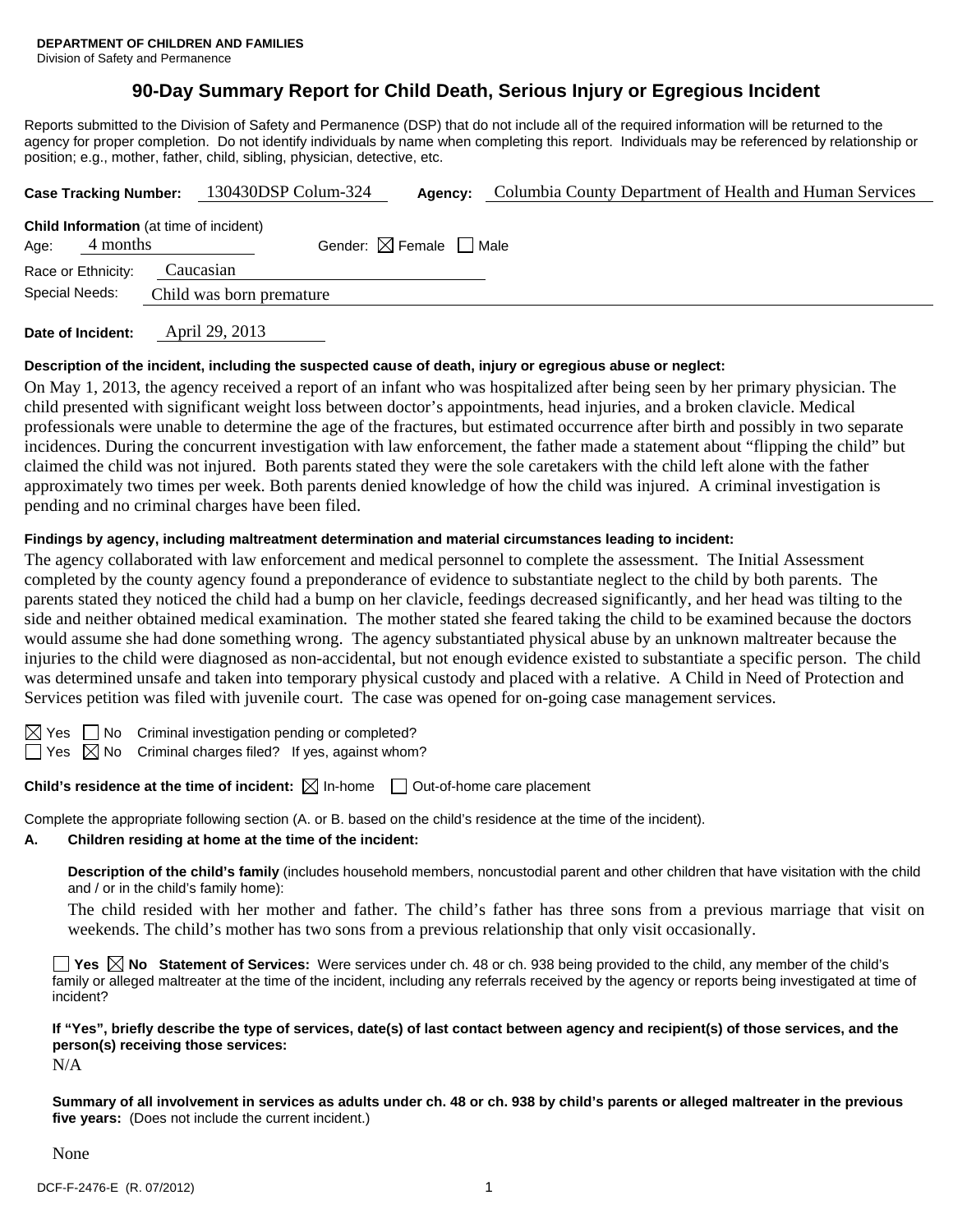**Summary of actions taken by the agency under ch. 48, including any investigation of a report or referrals to services involving the child, any member of the child's family living in this household and the child's parents and alleged maltreater.** (Does not include the current incident.)

(Note: Screened out reports listed in this section may include only the date of the report, screening decision, and if a referral to services occurred at Access. Reports that do not constitute a reasonable suspicion of maltreatment or a reason to believe that the child is threatened with harm are not required to be screened in for an initial assessment, and no further action is required by the agency.)

On 7/28/2003 a child welfare referral was screened in. Further information on this referral was not available.

On 5/12/2005, a services report was screened-out.

On 4/13/2006, a services report was screened in. Services were offered to the family. The family was able to get counseling for one of the child's half siblings due to depression and the case was closed.

On 6/26/2008 the agency screened in a child welfare referral regarding lack of supervision of one of the child's half-siblings. The family refused services offered by the agency and the agency closed the case.

On 3/16/2009, a services report was screened-out.

On 4/22/2010, a CPS report alleging sexual abuse to one of the child's half-siblings was screened-in and assessed. The agency found insufficient evidence to substantiate the allegations of sexual abuse to the child's half sibling.

On 2/27/2013 a CPS report was screened-in and assessed alleging physical abuse and neglect to the child by her parents. The agency found insufficient evidence to substantiate the allegations of physical abuse or neglect to the child.

On 5/7/2013, a CPS report was screened out.

On 6/26/2013 a CPS report alleging neglect to one of the child's half siblings. The agency found insufficient evidence to substantiate the allegations of neglect to the child's half sibling.

#### **Summary of any investigation involving the child, any member of the child's family and alleged maltreater conducted under ch. 48 or ch. 938 and any services provided to the child and child's family since the date of the incident:**

The agency screened in and assessed allegations of neglect to the child by the child's parents. The Initial Assessment completed by the county agency found a preponderance of evidence to substantiate neglect to the child by both parents. The agency substantiated physical abuse by an unknown maltreater because the injuries to the child were diagnosed as nonaccidental, but not enough evidence existed to substantiate a specific person. The child was determined unsafe and taken into temporary physical custody and placed with a relative. A Child in Need of Protection and Services petition was filed with juvenile court. The case was opened for on-going case management services.

#### **B. Children residing in out-of-home (OHC) placement at time of incident:**

# **Description of the OHC placement and basis for decision to place child there:**

N/A

### **Description of all other persons residing in the OHC placement home:**

N/A

**Licensing history:** Including type of license, duration of license, summary of any violations by licensee or an employee of licensee that constitutes a substantial failure to protect and promote the welfare of the child. N/A

#### **Summary of any actions taken by agency in response to the incident:** (Check all that apply.)

|        | Screening of Access report                           | Attempted or successful reunification             |
|--------|------------------------------------------------------|---------------------------------------------------|
|        | Protective plan implemented                          | Referral to services                              |
|        | Initial assessment conducted                         | Transportation assistance                         |
| MMMMMM | Safety plan implemented                              | Collaboration with law enforcement                |
|        | Temporary physical custody of child                  | Collaboration with medical professionals          |
|        | Petitioned for court order / CHIPS (child in need of | Supervised visitation                             |
|        | protection or services)                              | Case remains open for services                    |
|        | Placement into foster home                           | Case closed by agency                             |
|        | <b>Placement with relatives</b>                      | Initiated efforts to address or enhance community |
| N<br>M | Ongoing Services case management                     | collaboration on CA/N cases                       |
|        |                                                      | Other (describe):                                 |
|        |                                                      |                                                   |

#### **FOR DSP COMPLETION ONLY:**

**Summary of policy or practice changes to address issues identified during the review of the incident:**